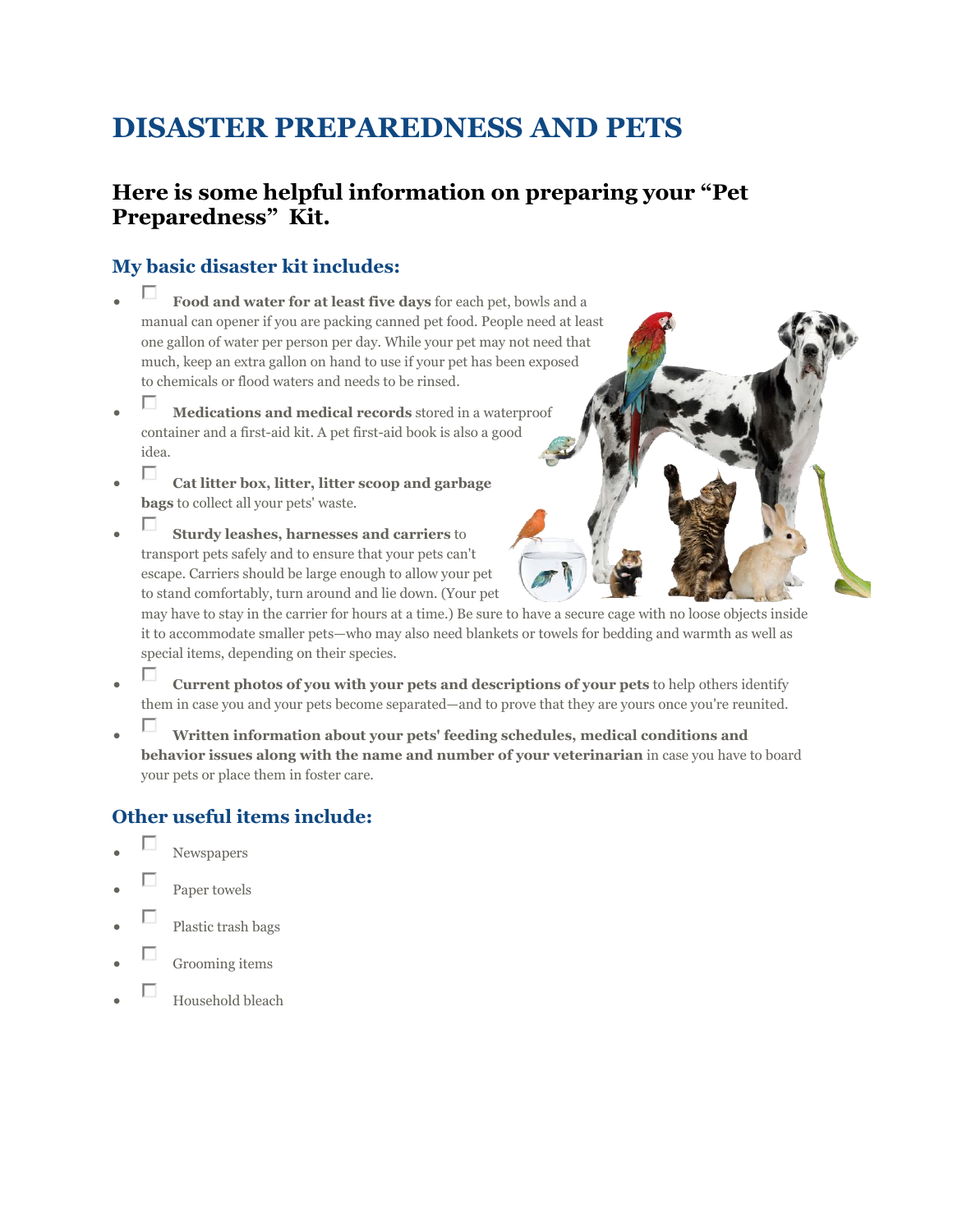# **ASPCA: Disaster Preparedness**

Emergencies come in many forms, and they may require anything from a brief absence from your home to permanent evacuation. Each type of disaster requires different measures to keep your pets safe. The best thing you can do for yourself and your pets is to be prepared.

### **Step 1: Get a Rescue Alert Sticker**

This easy-to-use sticker will let people know that pets are inside your home. Make sure it is visible to rescue workers, and that it includes 1) the types and number of pets in your household; 2) the name of your veterinarian; and 3) your veterinarian's phone number. If you must evacuate with your pets, and if time allows, write "EVACUATED" across the stickers.

To get a free emergency pet alert sticker for your home, go to: **https://www.aspca.org/form/freepet-safety-pack** please allow 6-8 weeks for delivery. Your local pet supply store may also sell similar stickers.



#### **Step 2: Arrange a Safe Haven**

Arrange a safe haven for your pets in the event of evacuation. DO NOT LEAVE YOUR PETS BEHIND. Remember, if it isn't safe for you, it isn't safe for your pets. They may become trapped or escape and be exposed to numerous life-threatening hazards. **Note that not all Red Cross**  disaster shelters accept pets, so it is imperative that you have determined where you will bring your pets ahead of time:

- Contact your veterinarian for a list of preferred boarding kennels and facilities.
- Ask your local animal shelter if they provide emergency shelter or foster care for pets.
- Identify hotels or motels outside of your immediate area that accept pets.
- Ask friends and relatives outside your immediate area if they would be willing to take in your pet.

## **Step 3: Emergency Supplies and Traveling Kits**

Keep an Evac-Pack and supplies handy for your pets. Make sure that everyone in the family knows where it is. This kit should be clearly labeled and easy to carry. Items to consider keeping in or near your pack include:

- Pet first-aid kit and guide book (ask your vet what to include, or visit the ASPC Store at: **http://www.aspcaonlinestore.com/product/36422** to buy one online)
- 3-7 days' worth of canned (pop-top) or dry food (be sure to rotate every two months)
- Disposable litter trays (aluminum roasting pans are perfect)
- Litter or paper toweling
- Liquid dish soap and disinfectant

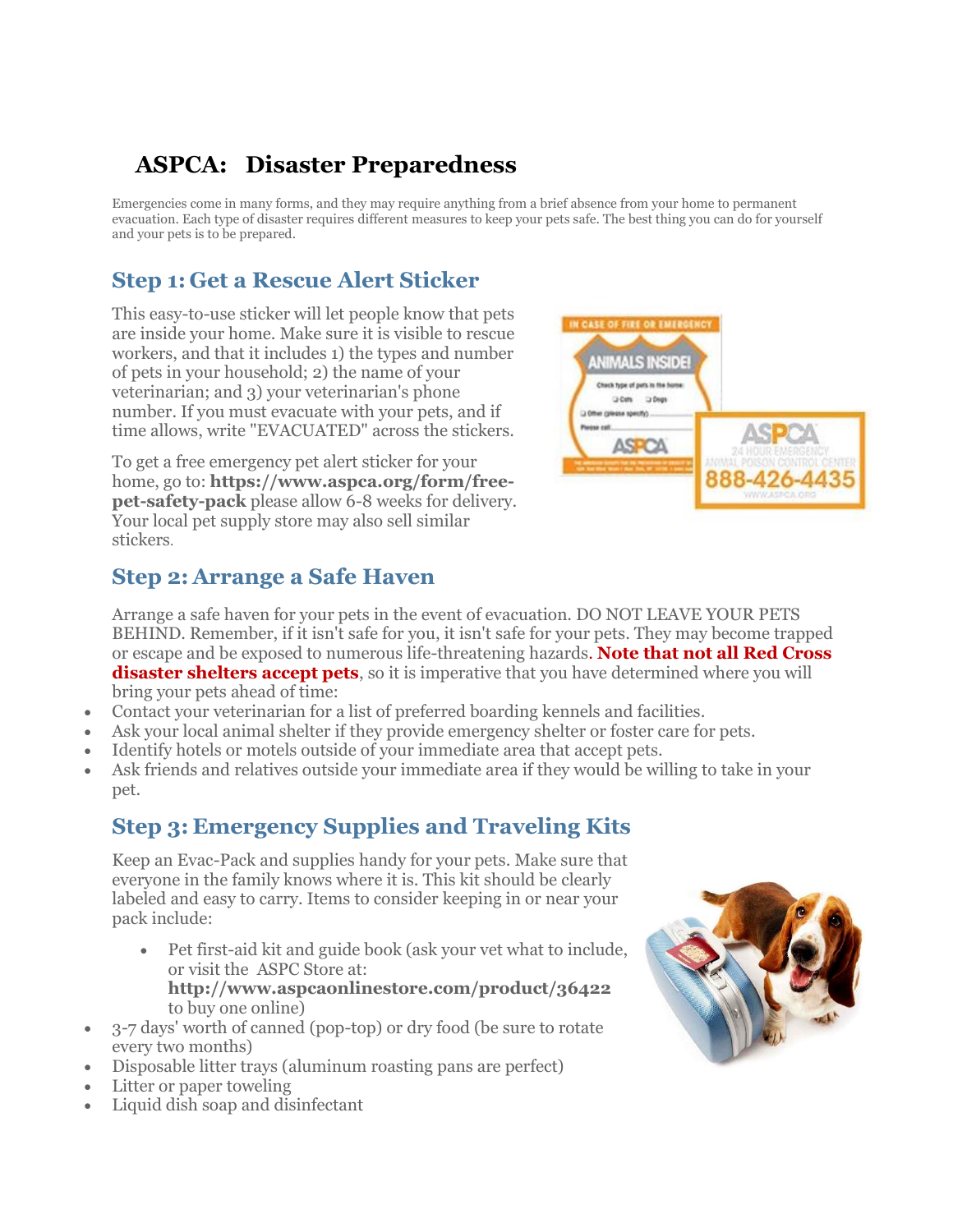- Disposable garbage bags for clean-up
- Pet feeding dishes
- Extra collar or harness as well as an extra leash
- Photocopies of medical records and a waterproof container with a two-week supply of any medicine your pet requires (Remember, food and medications need to be rotated out of your emergency kit—otherwise they may go bad or become useless.)
- Bottled water, at least 7 days' worth for each person and pet (store in a cool, dry place and replace every two months)
- A traveling bag, crate or sturdy carrier, ideally one for each pet
- Flashlight
- Blanket (for scooping up a fearful pet)
- Recent photos of your pets (in case you are separated and need to make "Lost" posters)
- Especially for cats: Pillowcase or EvackSack, toys, scoopable litter
- Especially for dogs: Extra leash, toys and chew toys, a week's worth of cage liner.

You should also have an emergency kit for the human members of the family. Items to include: Batteries, duct tape, flashlight, radio, multi-tool, tarp, rope, permanent marker, spray paint, baby wipes, protective clothing and footwear, extra cash, rescue whistle, important phone numbers, extra medication and copies of medical and insurance information.

#### **Step 4: Choose "Designated Caregivers"**

This step will take considerable time and thought. When choosing a temporary caregiver, consider someone who lives close to your residence. He or she should be someone who is generally home during the day while you are at work or has easy access to your home. A set of keys should be given to this trusted individual. This may work well with neighbors who have pets of their own—you may even swap responsibilities, depending upon who has accessibility.

When selecting a permanent caregiver, you'll need to consider other criteria. This is a person to whom you are entrusting the care of your pet in the event that something should happen to you. When selecting this "foster parent," consider people who have met your pet and have successfully cared for animals in the past. Be sure to discuss your expectations at length with a permanent caregiver, so he or she understands the responsibility of caring for your pet.

#### **Step 5: Evacuation Preparation**

If you must evacuate your home in a crisis, plan for the worst-case scenario. If you think you may be gone for only a day, assume that you may not be allowed to return for several weeks. When recommendations for evacuation have been announced, follow the instructions of local and state officials. To minimize evacuation time, take these simple steps:

- Store an emergency kit and leashes as close to an exit as possible.
- Make sure all pets wear collars and tags with up-to-date identification. Your pet's ID tag should contain his name, telephone number, and any urgent medical needs. Be sure to write your pet's name, your name and contact information on your pet's carrier.
- The ASPCA recommends microchipping your pet as a more permanent form of identification. A microchip is implanted in the animal's shoulder area, and can be read by scanner at most animal shelters.
- Always bring pets indoors at the first sign or warning of a storm or disaster. Pets can become disoriented and wander away from home during a crisis.
- Consider your evacuation route and call ahead to make arrangements for boarding your pet outside of the danger zone at the first sign of disaster.